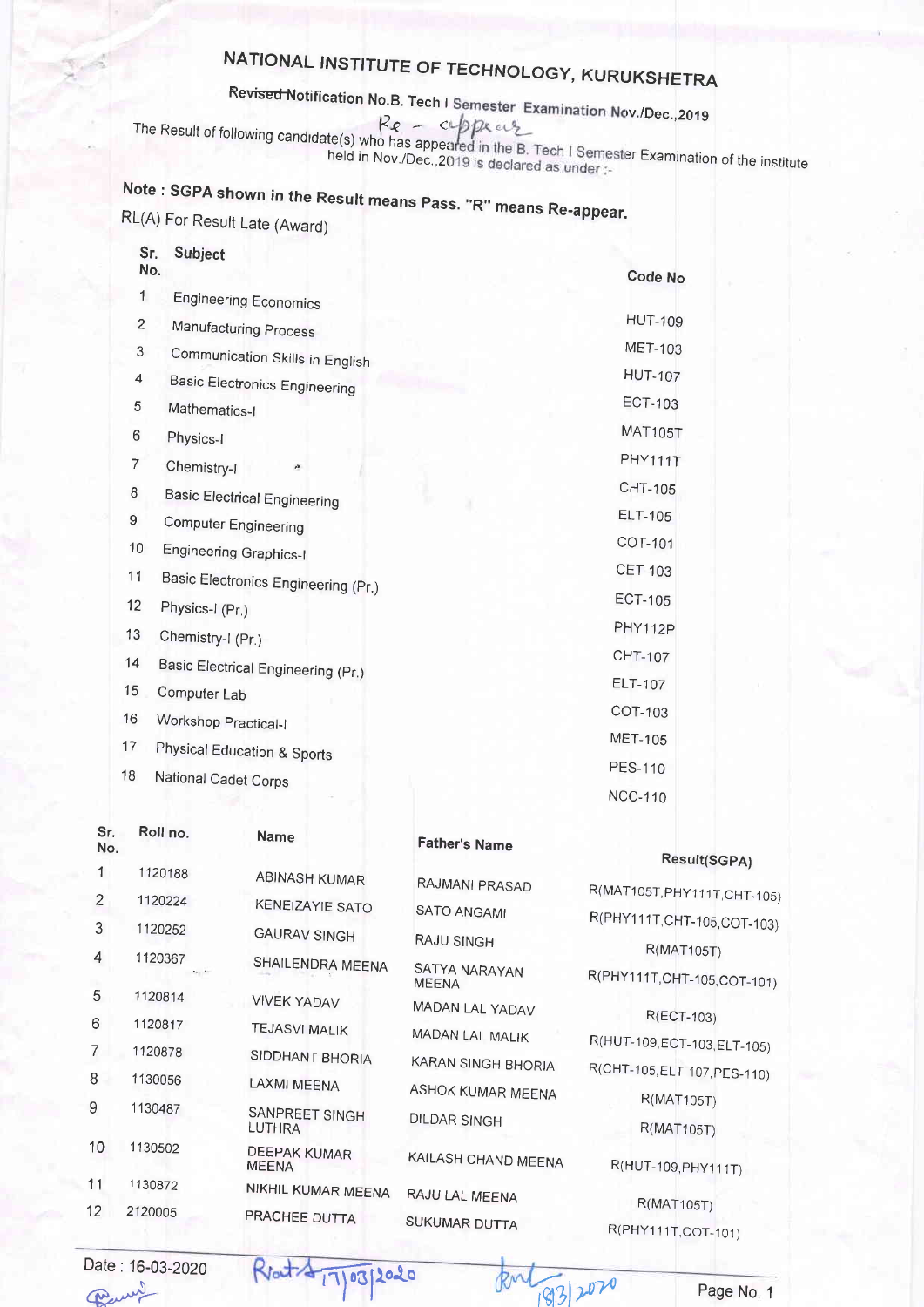| 13 | 2130013 | ALI AHMAD KHAN    | <b>VAVED AHMAD KHAN</b> | R(CHT-105)                   |
|----|---------|-------------------|-------------------------|------------------------------|
| 14 | 2130031 | <b>ZAFAR KHAN</b> | DOR KHAN                | R(MAT105T, PHY111T, CHT-105) |

All efforts have been made to publish this result after checking the entries properly. However,<br>the result can stand revised in case some discrepancy is observed.

 $Dated$  :  $D9$  MAY 2020

Joint Registrar (Examinations) Rat/2 17/03/2020

 $3.20$ 

Prof.-ln-Charge (Exqminations)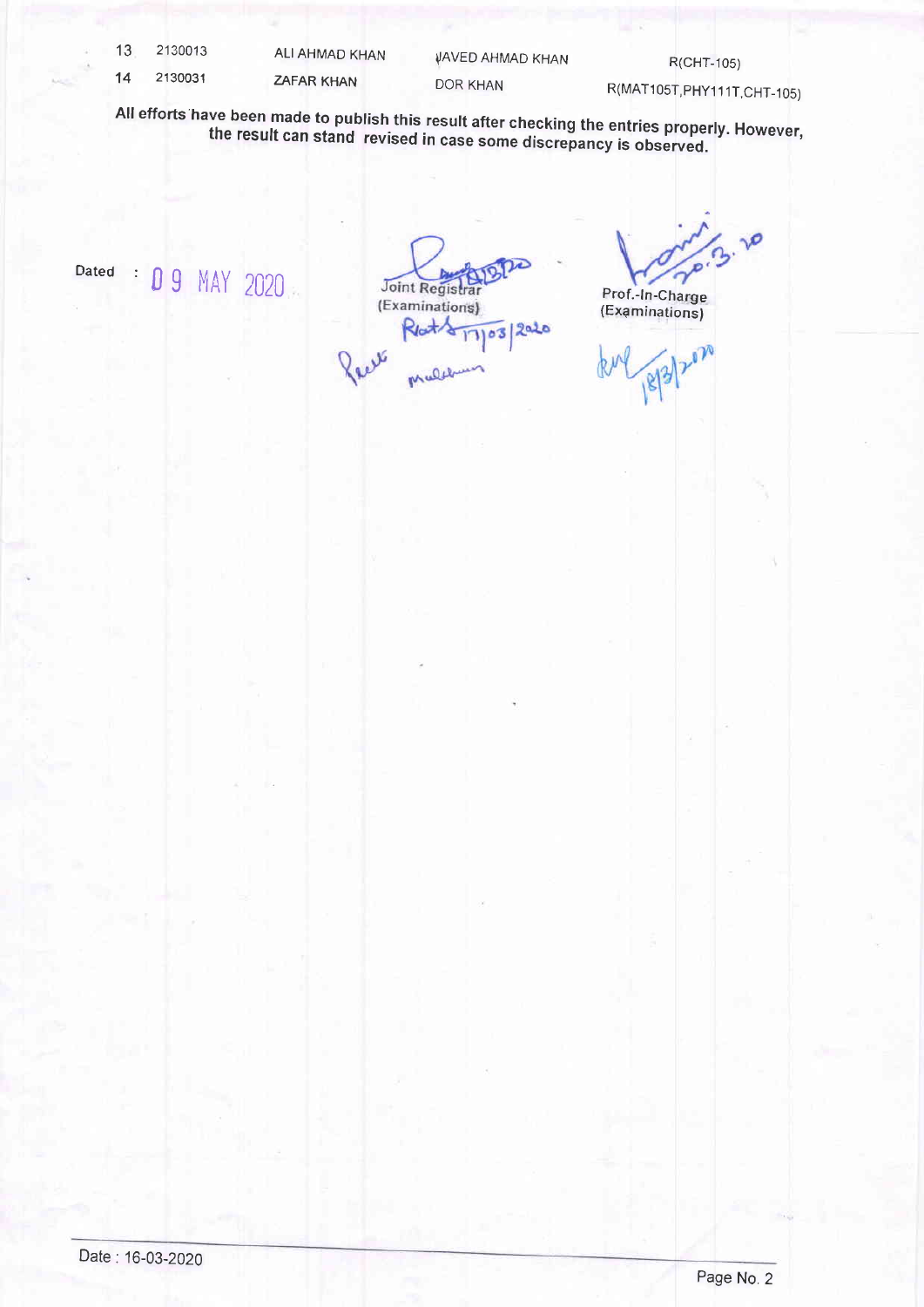Revised Notification No.B. Tech I Semester Examination Nov./Dec.,2019

The Result of following candidate(s) who has appeared in the B. Tech I Semester Examination of the institute held in Nov./Dec.,2019 is declared as under :-

## Note : SGPA shown in the Result means Pass. "R" means Re-appear.

RL(A) For Result Late (Award)

| Sr.<br>No.     | <b>Subject</b>                         | <b>Code No</b> |
|----------------|----------------------------------------|----------------|
| 1              | <b>Engineering Economics</b>           | <b>HUT-109</b> |
| $\overline{2}$ | Manufacturing Process                  | <b>MET-103</b> |
| $\sqrt{3}$     | Communication Skills in English        | <b>HUT-107</b> |
| 4              | <b>Basic Electronics Engineering</b>   | <b>ECT-103</b> |
| 5              | Mathematics-I                          | <b>MAT105T</b> |
| 6              | Physics-I                              | PHY111T        |
| 7              | Chemistry-I                            | CHY-101T       |
| 8              | <b>Basic Electrical Engineering</b>    | <b>ELT-105</b> |
| 9              | <b>Computer Engineering</b>            | COT-101        |
| 10             | <b>Engineering Graphics-I</b>          | CET-103        |
| 11             | Basic Electronics Engineering (Pr.)    | <b>ECT-105</b> |
| 12             | Physics-I (Pr.)                        | PHY112P        |
| 13             | Chemistry-I (Pr.)                      | CHY-103P       |
| 14             | Basic Electrical Engineering (Pr.)     | ELT-107        |
| 15             | Computer Lab                           | COT-103        |
| 16             | Workshop Practical-I                   | <b>MET-105</b> |
| 17             | <b>Physical Education &amp; Sports</b> | <b>PES-110</b> |
| 18             | National Cadet Corps                   | <b>NCC-110</b> |

| Sr.<br>No.     | Roll no.      | <b>Name</b>            | <b>Father's Name</b>                   | Result(SGPA)                               |
|----------------|---------------|------------------------|----------------------------------------|--------------------------------------------|
|                | 1140050       | RAJ KUMAR GUNAWAT      | <b>BALRAM MEENA</b>                    | 6.6981                                     |
| $\overline{2}$ | 1140209       | AMAR DEEP SAH          | RAM NANDDAN SAH                        | R(CHY-101T)                                |
| 3              | 1140223       | <b>RAJ SINGH</b>       | <b>UDAIBIR SINGH</b>                   | R(CHY-101T)                                |
| 4              | 1140261       | <b>MOHIT BANSAL</b>    | SHASHIKANT GUPTA                       | $R(COT-101)$                               |
| 5              | 1140263       | RANJEET KUMAR          | DASHRATH PASWAN                        | R(CHY-101T)                                |
| 6              | 1140346       | <b>SAURAV KUMAR</b>    | SANJIV RANJAN<br>PRABHAKAR             | 5.717                                      |
| 7              | 1140428       | JHATOTHU JEEVAN<br>LAL | <b>J.RAJARAM</b>                       | 6.0755                                     |
| 8              | 1140788       | DIVYANSHU SINGH        | <b>MISHRI LAL</b>                      | R(PHY111T)                                 |
| 9              | 11510017      | <b>VIBHORE KATARIA</b> | <b>KARTAR SINGH</b><br><b>KATARIA</b>  | R(MET-103, PHY111T)                        |
| 10             | 11510362      | HEMANT KUMAR JHA       | NARAYAN JHA                            | R(ECT-103, MAT105T, PHY111T, EL<br>$T-105$ |
| 11             | 11510401      | <b>ABHISHEK PATHAK</b> | <b>DINESH CHANDRA</b><br><b>PATHAK</b> | 7.6038                                     |
| 12             | 11510415      | <b>KULDEEP MEENA</b>   | <b>LAXMAN RAM</b>                      | R(CHY-101T)                                |
|                | $D = 4700000$ | $-$                    |                                        |                                            |

Date: 17-03-2OZO Permi

Klat 817/03/2020

Page No. 1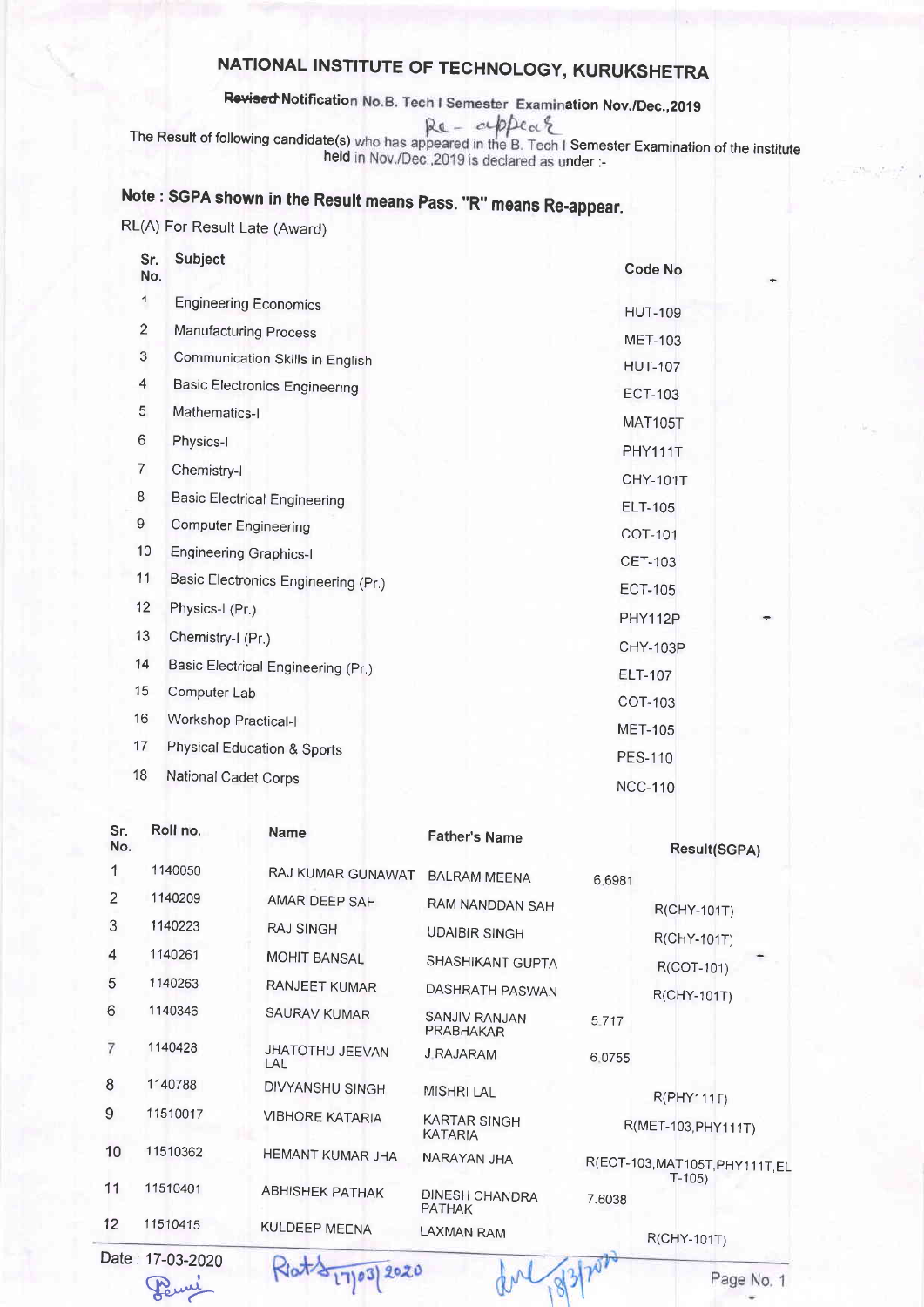| 13 | 11510418 | <b>VIKAS KUMAR</b>                       | <b>VEER BHAN SINGH</b>                 | 4.6604                                                       |
|----|----------|------------------------------------------|----------------------------------------|--------------------------------------------------------------|
| 14 | 11510472 | <b>MANU KUMAR</b>                        | <b>AJAY SINGH</b>                      | R(HUT-109, ECT-103, CHY-101T)                                |
| 15 | 11510514 | KRISHAN KUMAR SAH                        | KAMLESHWAR SAH                         | R(MAT105T, PHY111T)                                          |
| 16 | 11510535 | <b>VIKASH CHAUHAN</b>                    | SUBHASH CHANDER                        | R(MAT105T, PHY111T)                                          |
| 17 | 11510616 | <b>ABHISHEK NARAIN</b><br><b>KASHYAP</b> | <b>SURYA PRAKASH</b><br><b>NARAIN</b>  | R(PHY111T, CHY-101T)                                         |
| 18 | 11510658 | PRATAP SINGH<br><b>TANWER</b>            | MAHENDER SINGH                         | 5.0189                                                       |
| 19 | 11510713 | DEEPALI                                  | PRABHAT KUMAR                          | R(CHY-101T)                                                  |
| 20 | 11510777 | <b>KAMALJEET SINGH</b>                   | <b>SHYAM RAM</b>                       | R(MET-103, MAT105T, PHY111T, C                               |
| 21 | 11510781 | <b>MOHIT</b>                             | <b>BHUPENDER</b>                       | HY-101T, COT-101)<br>5.4528                                  |
| 22 | 11510831 | SATYENDRA KUMAR<br>PANDEY                | RAMESH CHANDRA<br><b>PANDEY</b>        | R(ECT-103)                                                   |
| 23 | 11510856 | SHUBHAM KUMAR                            | LATE RAM DHANI                         | 5.9434                                                       |
| 24 | 11520067 | <b>NIKHIL JAIN</b>                       | RAKESH KUMAR JAIN                      | 5.0943                                                       |
| 25 | 11530005 | SIDHARTH MOHAN<br><b>MENON</b>           | <b>MENON SUKUMARAN</b><br><b>MOHAN</b> | <b>R(PHY111T)</b>                                            |
| 26 | 11530018 | SAURABH SINGH                            | <b>ARUN KUMAR SINGH</b>                | R(MET-103, PHY111T)                                          |
| 27 | 11530024 | M.D. REZWANUL<br><b>HASSAN</b>           | M.D. TOUHIDUR<br><b>RAHMAN</b>         | 5.5849                                                       |
| 28 | 11530028 | RAHMAT ULLAH                             | <b>MAHR ALI</b>                        | R(HUT-109, ECT-103, MAT105T, PH<br>Y111T, CHY-101T, ELT-105) |
| 29 | 11530029 | MOHAMMAD ZAHER                           | <b>NAZIR HUSSAIN</b>                   | R(ECT-103, CHY-101T)                                         |
| 30 | 11530030 | NAJI BULLAH                              | <b>HAJI MOHAMMAD</b><br><b>USMAN</b>   | 5.5283                                                       |
| 31 | 11530032 | <b>JAMSHAID ALAMYAR</b>                  | <b>ZALGIA</b>                          | R(CHY-101T)                                                  |
| 32 | 11530039 | THINLEY NAMGYEL<br><b>DRUKDA</b>         | <b>LODAY GYELTSHEN</b>                 | 6.4906                                                       |
| 33 | 11530048 | KHAN MUHAMMAD                            | MUHAMMAD AZIZULLAH                     | R(ECT-103, MAT105T, PHY111T)                                 |
| 34 | 2140001  | SIDDHANT TRIPATHI                        | PHANISH NATH<br>TRIPATHI               | R(PHY111T,CHY-101T,COT-101)                                  |
| 35 | 2140043  | DEEPANSHU                                | <b>RAJESH KUMAR</b>                    | 5.434 <sub>o</sub>                                           |
| 36 | 2140046  | PRATYUSH PALLAV                          | CHANDRA MOHAN LAL<br><b>KARNA</b>      | 5.7925                                                       |

All efforts have been made to publish this result after checking the entries properly. However,<br>the result can stand revised in case some discrepancy is observed **Expressing the chines property** some discrepancy is observed.

Dated :  $\bigcap$  Q 11AY 2020

Joint Registrad 1978 Puis Reats 17/03/2020

 $\overline{\mathcal{L}}$ Prof.-In-Charge<br>(Examinations)

 $\sqrt{8/3}$   $2^{12}$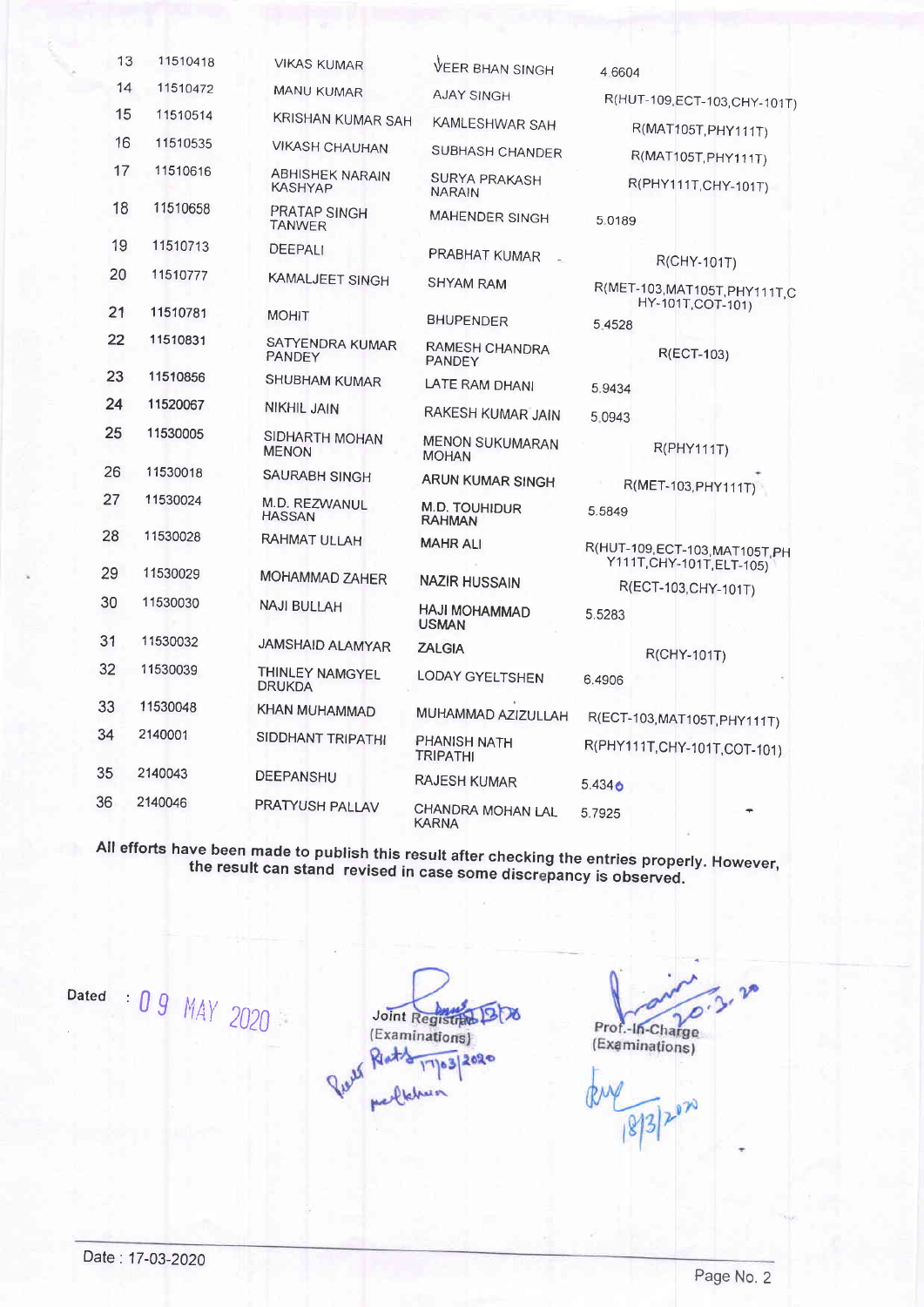Revised Notification No.B. Tech I Semester Examination Nov./Dec.,2019

t

 $Re - \alpha p p \alpha$ 

The Result of following candidate(s) who has appeared in the B. Tech I Semester Examination of the institute held in Nov /Dec , 2019 is declared as under :-

#### Note : SGPA shown in the Result means Pass. "R" means Re-appear.

#### RL(A) For Result Late (Award)

| Sr.<br>No.     | <b>Subject</b>                         | <b>Code No</b> |
|----------------|----------------------------------------|----------------|
| 1              | <b>Engineering Economics</b>           | <b>HUT-109</b> |
| $\overline{2}$ | <b>Manufacturing Process</b>           | <b>MET-103</b> |
| 3              | <b>Communication Skills in English</b> | <b>HUT-107</b> |
| 4              | <b>Basic Electronics Engineering</b>   | <b>ECT-103</b> |
| 5              | Mathematics-I                          | <b>MAT105T</b> |
| 6              | Physics-I                              | PHY111T        |
| 7              | Chemistry-I                            | <b>CHT-105</b> |
| 8              | <b>Basic Electrical Engineering</b>    | <b>ELT-105</b> |
| 9              | <b>Computer Engineering</b>            | COT-101        |
| 10             | <b>Engineering Graphics-I</b>          | <b>CET-103</b> |
| 11             | Basic Electronics Engineering (Pr.)    | <b>ECT-105</b> |
| 12             | Physics-I (Pr.)                        | PHY112P        |
| 13             | Chemistry-I (Pr.)                      | CHT-107        |
| 14             | Basic Electrical Engineering (Pr.)     | <b>ELT-107</b> |
| 15             | Computer Lab                           | COT-103        |
| 16             | <b>Workshop Practical-I</b>            | <b>MET-105</b> |
| 17             | <b>Physical Education &amp; Sports</b> | <b>PES-110</b> |
| 18             | <b>National Cadet Corps</b>            | <b>NCC-110</b> |
|                |                                        |                |
|                |                                        |                |

| Sr.<br>No. | Roll no. | <b>Name</b>            | <b>Father's Name</b> | Result(SGPA) |  |
|------------|----------|------------------------|----------------------|--------------|--|
|            | 1120682  | <b>HIMANSHU SALUJA</b> | <b>RAVI SALUJA</b>   | 6.4717       |  |

AII efforts have been made to publish this result after checking the entries properly. However, the result can stand revised in case some discrepancy is observed.

Dated :  $09$  MAY 2020 Joint Registrations) Prof.-In-Charge<br>(Examinations) Prof.-In-Charge<br>(Examinations)

3.0

8/3/2020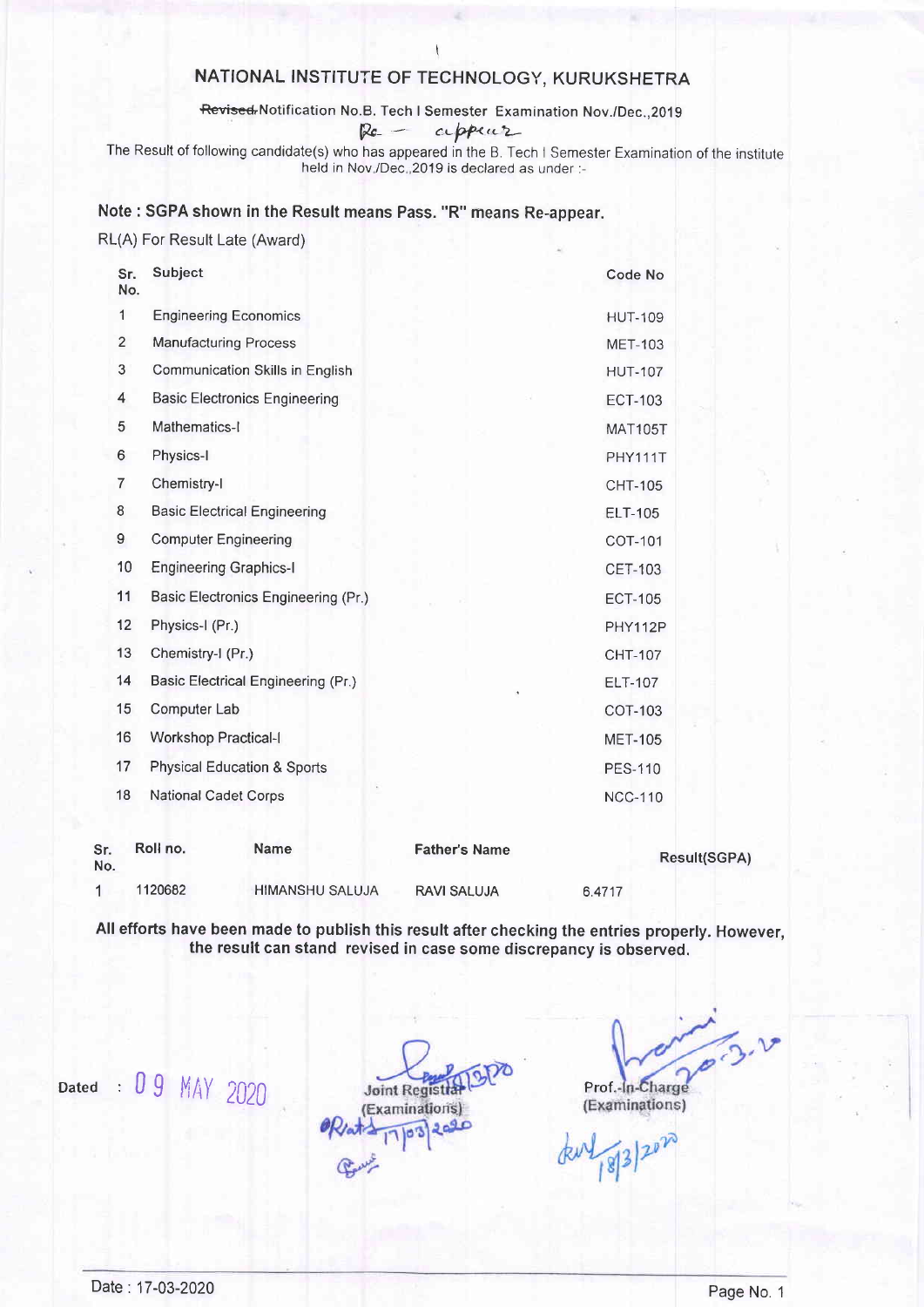Notification for Result of BACHELOR OF TECHNOLOGY I Semester, Civil Engineering Examinations Nov/Dec.,2019

The Result of the following candidates who appeared in BACHELOR OF TECHNOLOGY I Semester, Civil Engineering Examination of this Institute held in Nov/Dec.,2019 is declared as under:-

## Note: SGPA shown means Pass and "R" means Reappear

#### RL(A) For Result Late (Award)

| Sr. No.                 | <b>Subjects</b> |                                                |                                           |                                 | Code No.        |
|-------------------------|-----------------|------------------------------------------------|-------------------------------------------|---------------------------------|-----------------|
|                         | Chemistry-I     |                                                |                                           |                                 | <b>CHY-101T</b> |
| $\overline{\mathbf{c}}$ |                 | Chemistry-I Practical                          |                                           |                                 | <b>CHY-103P</b> |
| 3                       |                 | <b>Engineering Graphics-I</b>                  |                                           |                                 | <b>CET-103</b>  |
| 4                       | Mathematics-I   |                                                |                                           |                                 | <b>MAT-105T</b> |
| 5                       | Physics-I       |                                                |                                           |                                 | <b>PHY-111T</b> |
| 6                       |                 | <b>Physics-I Practical</b>                     |                                           |                                 | <b>PHY-112P</b> |
| 7                       |                 | Workshop Practical-1                           |                                           |                                 | <b>MET-105</b>  |
| 8                       | Computer Lab.   |                                                |                                           |                                 | COT-103         |
| 9                       |                 | <b>Manufacturing Process</b>                   |                                           |                                 | <b>MET-103</b>  |
| 10                      |                 | Communication Skills In English                |                                           |                                 | <b>HUT-107</b>  |
| 11                      |                 | <b>Computer Engineering</b>                    |                                           |                                 | <b>COT-101</b>  |
| 12                      |                 | Physical Education & Sports                    |                                           |                                 | <b>PES-110</b>  |
| 13                      | <b>NCC</b>      |                                                |                                           |                                 | <b>NCC-110</b>  |
| 14                      |                 | <b>Engineering Economics</b>                   |                                           |                                 | <b>HUT-109</b>  |
| 15                      |                 | <b>Basic Electronics Engineering</b>           |                                           |                                 | <b>ECT-103</b>  |
| 16                      |                 | <b>Basic Electrical Engineering</b>            |                                           |                                 | ELT-105         |
| 17                      |                 | <b>Basic Electrical Engineering Practical</b>  |                                           |                                 | ELT-107         |
| 18                      |                 | <b>Basic Electronics Engineering Practical</b> |                                           |                                 | <b>ECT-105</b>  |
| Sr. No.                 | Roll No.        | <b>Name</b>                                    | <b>F</b> Name                             |                                 |                 |
|                         | 11610069        | <b>UJJWAL SHARMA</b>                           | <b>SH. SUNIL KUMAR</b><br><b>CILADRAA</b> | <b>SGPA</b><br>Re: COT-101(End) |                 |

|                | 11010009 | UJJWAL SHARMA                         | 0.11.00111211011111<br><b>SHARMA</b> | $Re$ : COT-101(End)                                                                                                                 |
|----------------|----------|---------------------------------------|--------------------------------------|-------------------------------------------------------------------------------------------------------------------------------------|
| $\overline{2}$ | 11610075 | <b>NIKHIL BARWAL</b>                  | SH. MURARI LAL<br><b>MEENA</b>       | Re. CHY-101T(Int), CHY-103P(Int), CET-103(Int),<br>MAT-105T(Int), PHY-112P(Int + End), HUT-<br>109(Int), ECT-103(End), ECT-105(Int) |
| 3              | 11610078 | <b>RAJESH ROSHAN</b><br><b>BEHERA</b> | SH. MADAN MOHAN<br><b>BEHERA</b>     | 5.2453                                                                                                                              |
|                | 11630015 | ATIQUALLAH                            | <b>SH.ABDUL HAMID</b>                | Re. CHY-101T(End)                                                                                                                   |
| 5              | 11630016 | FARAMARZ                              | SH. AQA<br><b>MOHAMMAD</b>           | 5.2075                                                                                                                              |

All efforts have been made to publish this result after checking the entrics properly. However, the result can stand revised in case some discrepancy is observed.

Date: 09 MAY 2020<br>Kurukshetra

Joint Registrar Examinations)<br>Reute Richt 19/03/2020 peershaw

Prof. m-Charge 32

(Examinations)

frul 18/3/2020 Page 1 of 1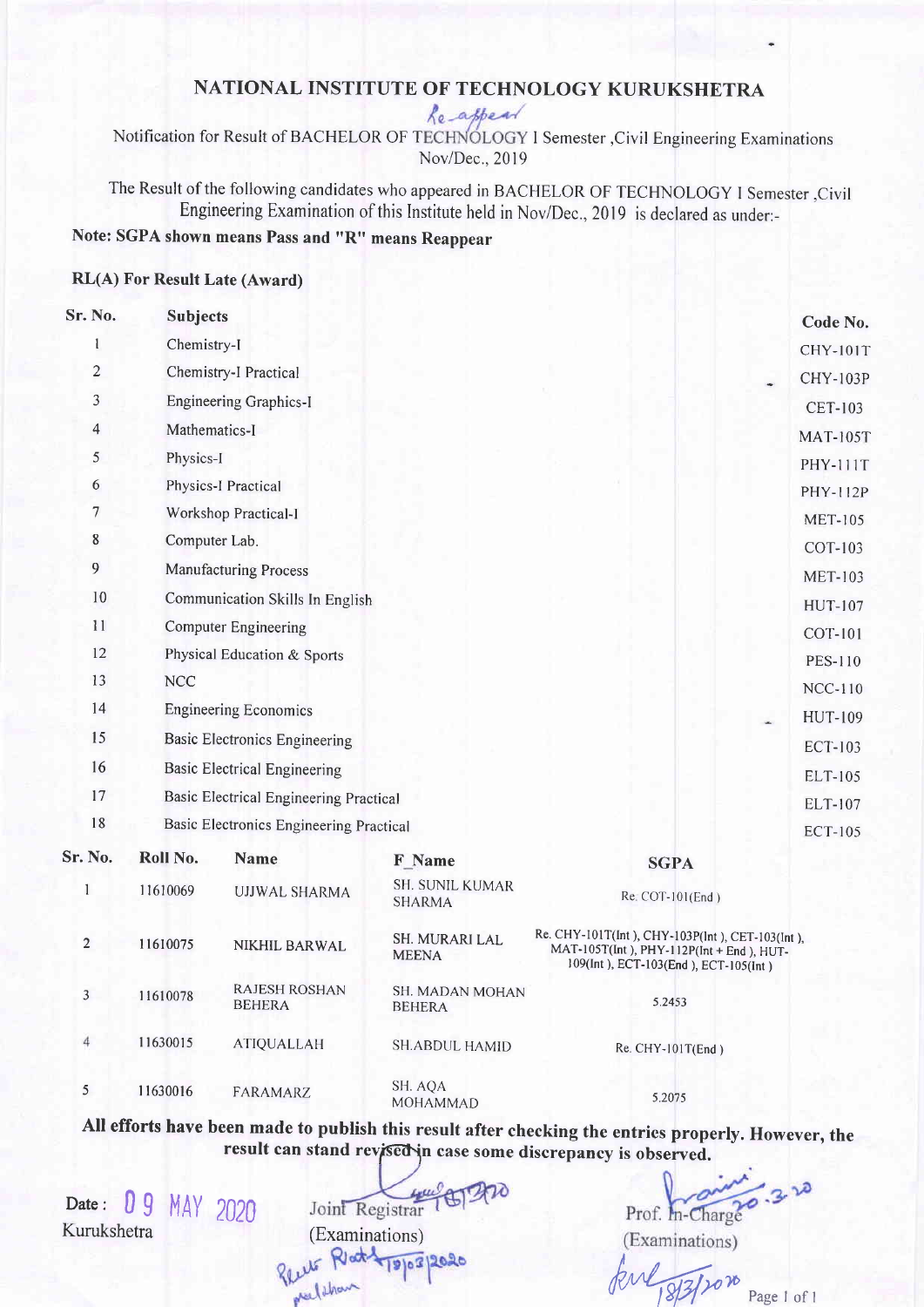Re-appear

Notification for Result of BACHELOR OF TECHNOLOGY (Semester , Electronics & Communication Engineering Examinations Nov/Dec.,2019

The Result of the following candidates who appeared in BACHELOR OF TECHNOLOGY I Semester, Electronics & Communication Engineering Examination of this Institute held in Nov/Dec.,2019 is declared as under:-

### Note: SGPA shown means Pass and "R" means Reappear

#### RL(A) For Result Late (Award)

| Sr. No.        | <b>Subjects</b> |                                                |                                       |                                                                                            | Code No.        |
|----------------|-----------------|------------------------------------------------|---------------------------------------|--------------------------------------------------------------------------------------------|-----------------|
| 1              | Chemistry-1     |                                                |                                       |                                                                                            | <b>CHY-101T</b> |
| $\overline{2}$ |                 | Chemistry-I Practical                          |                                       |                                                                                            | <b>CHY-103P</b> |
| 3              |                 | <b>Engineering Graphics-I</b>                  |                                       |                                                                                            | <b>CET-103</b>  |
| 4              | Mathematics-I   |                                                |                                       |                                                                                            | <b>MAT-105T</b> |
| 5              | Physics-I       |                                                |                                       |                                                                                            | <b>PHY-111T</b> |
| 6              |                 | <b>Physics-I Practical</b>                     |                                       |                                                                                            | <b>PHY-112P</b> |
| 7              |                 | Workshop Practical-I                           |                                       |                                                                                            | <b>MET-105</b>  |
| 8              | Computer Lab.   |                                                |                                       |                                                                                            | COT-103         |
| 9              |                 | <b>Manufacturing Process</b>                   |                                       |                                                                                            | <b>MET-103</b>  |
| 10             |                 | Communication Skills In English                |                                       |                                                                                            | <b>HUT-107</b>  |
| 11             |                 | <b>Computer Engineering</b>                    |                                       |                                                                                            | <b>COT-101</b>  |
| 12             |                 | Physical Education & Sports                    |                                       |                                                                                            | <b>PES-110</b>  |
| 13             | <b>NCC</b>      |                                                |                                       |                                                                                            | <b>NCC-110</b>  |
| 14             |                 | <b>Engineering Economics</b>                   |                                       |                                                                                            | <b>HUT-109</b>  |
| 15             |                 | <b>Basic Electronics Engineering</b>           |                                       |                                                                                            | <b>ECT-103</b>  |
| 16             |                 | <b>Basic Electrical Engineering</b>            |                                       |                                                                                            | ELT-105         |
| 17             |                 | <b>Basic Electrical Engineering Practical</b>  |                                       |                                                                                            | ELT-107         |
| 18             |                 | <b>Basic Electronics Engineering Practical</b> |                                       |                                                                                            | <b>ECT-105</b>  |
| Sr. No.        | Roll No.        | <b>Name</b>                                    | F Name                                | <b>SGPA</b>                                                                                |                 |
| $\mathbf{1}$   | 11610402        | <b>HARSH KUMAR</b>                             |                                       | SH. JOGINDER SINGH Re. CHY-101T(End), PHY-111T(Int), COT-101(End                           |                 |
| $\overline{2}$ | 11610437        | <b>SAIF ALI</b>                                | SH. VILAYAT ALI                       | Re. CHY-101T(End ), CHY-103P(Int ), CET-103(Int<br>), MAT-105T(Int + End ), PHY-111T(Int)  |                 |
| 3              | 11610440        | <b>AAKANKSHA</b>                               | SH. NARDEV VERMA                      | Re. CHY-101T( $Int + End$ ), MAT-105T( $Int + End$ ),<br>PHY-111T(End), PES-110(Int + End) |                 |
| 4              | 11610461        | <b>SURENDRA KUMAR</b><br>PAL                   | <b>SH. JANG BAHADUR</b><br><b>PAL</b> | $Re. CHY-101T(End)$                                                                        |                 |

All efforts have been made to publish this result after checking the entries properly. However, the result can stand revised in case some discrepancy is observed.

Date: 09 MAY 2020 Kurukshetra

Joint Registrand 1970 (Examinations)  $Rat -181031$ 2020

(Examinations) Prof. In-Charge

Page 1 of 1

,@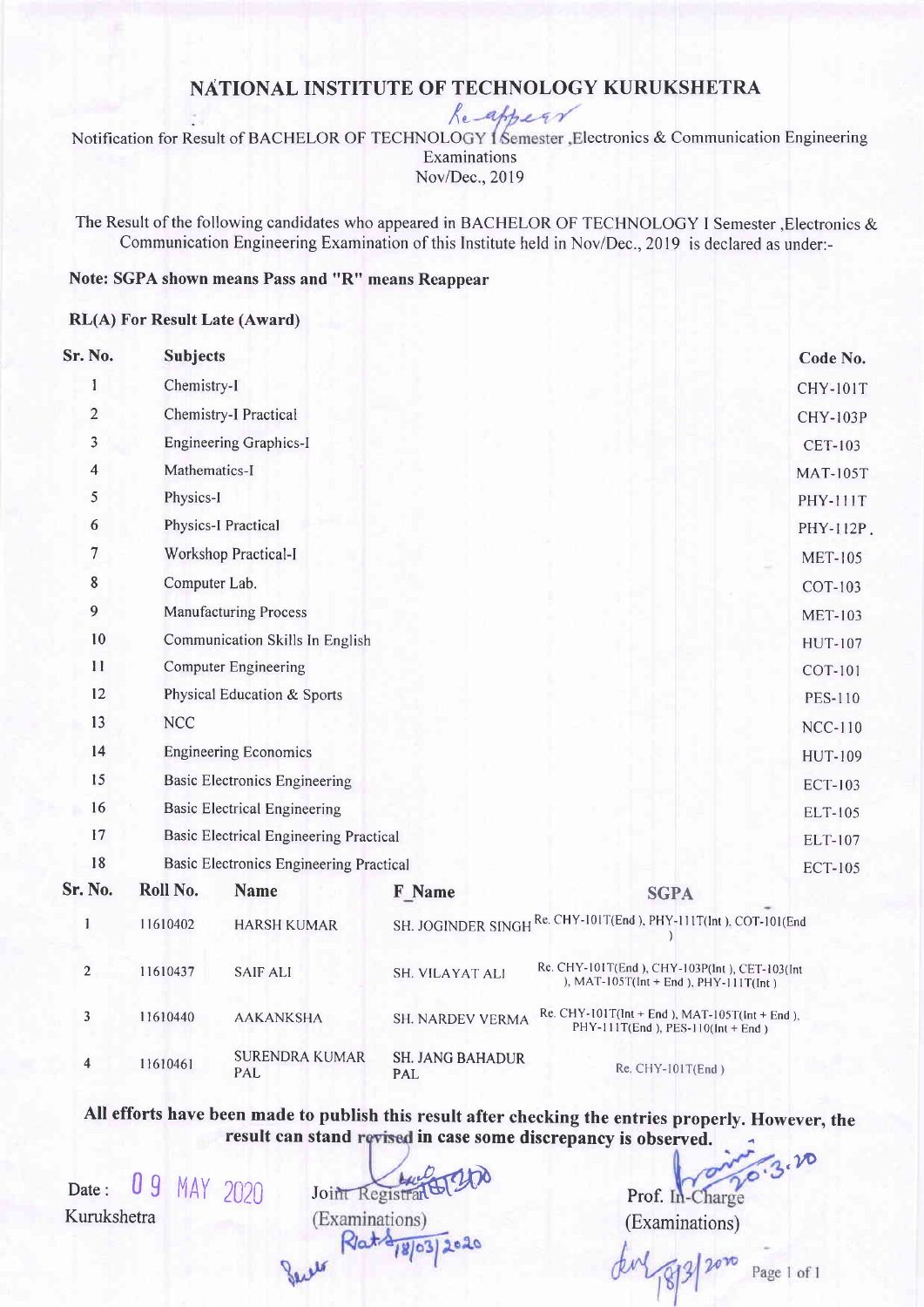$ke$ -appear

Notification for Result of BACHELOR OF TECHNOLOGY I Semester ,Mechanical Engineering Examinations Nov/Dec.,2019 et 28.90

The Result of the following candidates who appeared in BACHELOR OF TECHNOLOCY I Semester,Mechanical Engineering Examination of this Institute held in Nov/Dec.,2019 is declared as under:-

## Note: SGPA shown means Pass and "R" means Reappear

#### RL(A) For Result Late (Award)

| Sr. No.        | <b>Subjects</b>                                |                      |                                   | Code No.          |  |  |
|----------------|------------------------------------------------|----------------------|-----------------------------------|-------------------|--|--|
| $\mathbf{1}$   | Chemistry-I                                    |                      |                                   |                   |  |  |
| $\overline{c}$ | Chemistry-I Practical                          |                      |                                   |                   |  |  |
| 3              | <b>Engineering Graphics-I</b>                  |                      | <b>CET-103</b>                    |                   |  |  |
| $\overline{4}$ | Mathematics-I                                  |                      |                                   |                   |  |  |
| 5              | Physics-I                                      |                      |                                   |                   |  |  |
| 6              | <b>Physics-I Practical</b>                     |                      |                                   |                   |  |  |
| 7              | Workshop Practical-I                           |                      |                                   |                   |  |  |
| 8              | Computer Lab.                                  |                      |                                   |                   |  |  |
| 9              | <b>Manufacturing Process</b>                   |                      |                                   |                   |  |  |
| 10             | Communication Skills In English                |                      |                                   |                   |  |  |
| 11             | <b>Computer Engineering</b>                    |                      |                                   |                   |  |  |
| 12             | Physical Education & Sports                    |                      |                                   |                   |  |  |
| 13             | <b>NCC</b>                                     |                      |                                   |                   |  |  |
| 14             | <b>Engineering Economics</b>                   |                      |                                   |                   |  |  |
| 15             | <b>Basic Electronics Engineering</b>           |                      |                                   |                   |  |  |
| 16             | <b>Basic Electrical Engineering</b>            |                      |                                   |                   |  |  |
| 17             | <b>Basic Electrical Engineering Practical</b>  |                      |                                   |                   |  |  |
| 18             | <b>Basic Electronics Engineering Practical</b> |                      |                                   |                   |  |  |
| Sr. No.        | Roll No.                                       | <b>Name</b>          | <b>F</b> Name                     | <b>SGPA</b>       |  |  |
| 1              | 11610612                                       | SHUBHAM CHAUHAN      | SH. BHOOP SINGH<br><b>CHAUHAN</b> | Re. MET-103(End)  |  |  |
| $\overline{2}$ | 11610645                                       | SHIVRAJ DHAYAL       | SH. SHARVAN LAL<br><b>DHAYAL</b>  | 6.1509            |  |  |
| 3              | 11610702                                       | <b>MOHIT</b>         | <b>SH. RAJ KUMAR</b>              | Re. MAT-105T(Int) |  |  |
| 4              | 11630035                                       | <b>KSHITIJ GUPTA</b> | SH. DILEEP KUMAR<br><b>GUPTA</b>  | Re. MAT-105T(Int) |  |  |

All efforts have been made to publish this result after checking the entries properly. However, the result can stand revised in case some discrepancy is observed.

Date: 0 9 MAY 2020 Kurukshetra

Joint Registrar (Examinations) Rlat 818/03 Pulti

 $\overline{3}$   $\infty$ Prof. In-Charge (Examinations)

dire 18/3/2020

Page 1 of 1